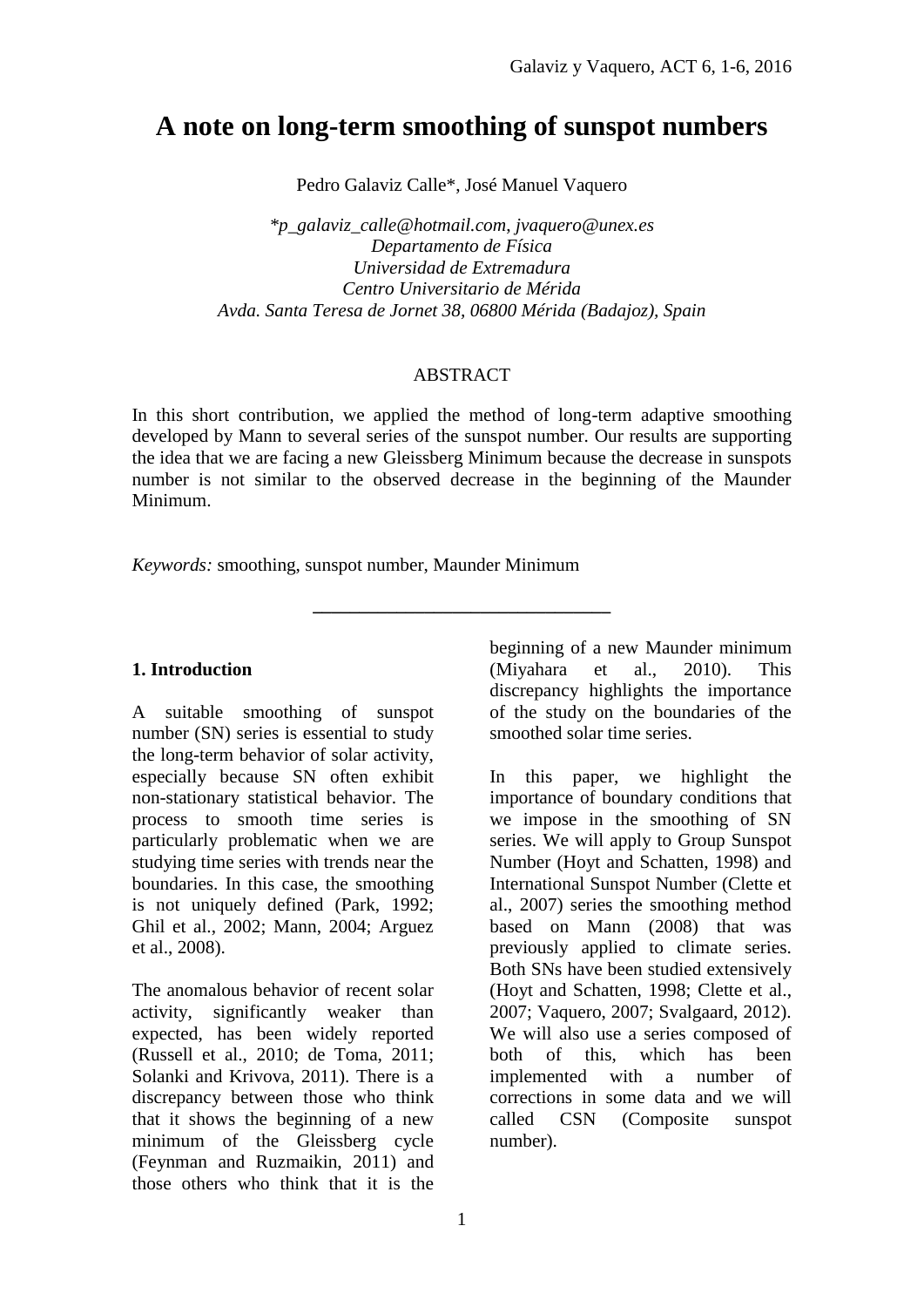# **2. Method**

The smoothing method that we use for our three SNs series is inspired on the method developed by Mann (2004, 2008) that has been applied to climate series. Mann (2004) used a Butterworth filter to smooth the signal of the series, but the novelty is to smooth the boundaries. Several ways to do this are suggested, depending on whether the criteria to follow in the boundaries is to obtain the slightest deviation in the average, the minimum dispersion or the minimum slope for the series values. He advocates the following conditions on the boundaries following Mann (2004):

MINIMUM NORM: Add to the edges one and a half cycle with the value corresponding to the last half cycle mean of the series. This ensures that the values at the boundaries will not deviate much from this average.

MINIMUM SLOPE: also adds to the edges one and a half cycle specularly reflected values, that means  $V(b-x)$  =  $V(b+x)$ , where b is the edge of the series. This ensures that the deviation values in the series are minimal.

MINIMUM ROUGHNESS: Add to the edges one and a half cycle with values reflected in the y and x axis, that is,  $V(b-x) = -V(b+x)$ , which ensures that there is minimal deviation in slope from the series.

Once we have implemented these conditions at the edges, we compute the MSE (mean square error) committed by smoothing made with each of these constraints. Then, we define another function that tests all linear combinations of the previous three and choose the one that minimizes the MSE (Mann, 2008). This function is called LOWPASSADAPTIVE and constitutes

the best smoothing for all previous series, with the minimum MSE.

In this work, we have used these features but with a Butterworth filter of 6 order and with a cutoff frequency of  $f_0$  $= 0.023$ . Therefore, using the simple transformation  $\Delta \tau = 2/f_0$ , we can see that variations of a cycle length in the order of 88 years (approximately the Gleissberg cycle length) are allowed.

# **3. Results and Discussion**

We have applied this smoothing, with different boundary conditions, for annual series of sunspot numbers (ISN, GSN, and a composite of the others that we have called CSN). We have computed the error made with each of them. The names given to the different smoothing are:

SMOOTH 0.0: takes no restriction on the edges

SMOOTH 1.0: restriction takes edges as the "minimum norm"

SMOOTH 1.1: the restriction on the edges is "minimum slope"

SMOOTH 1.2: the restriction is "minimum roughness"

SMOOTH ADAPT: smoothing is a linear combination of the foregoing which minimizes the MSE.

# *3.1. Group Sunspot Number*

The GSN series cover the period from 1610 to 1995. We take the annual values of the series as well as the others that we will try, because we are interested in the secular behavior. Therefore, it makes little sense to take monthly or daily data. The results can be seen in the Figure 1.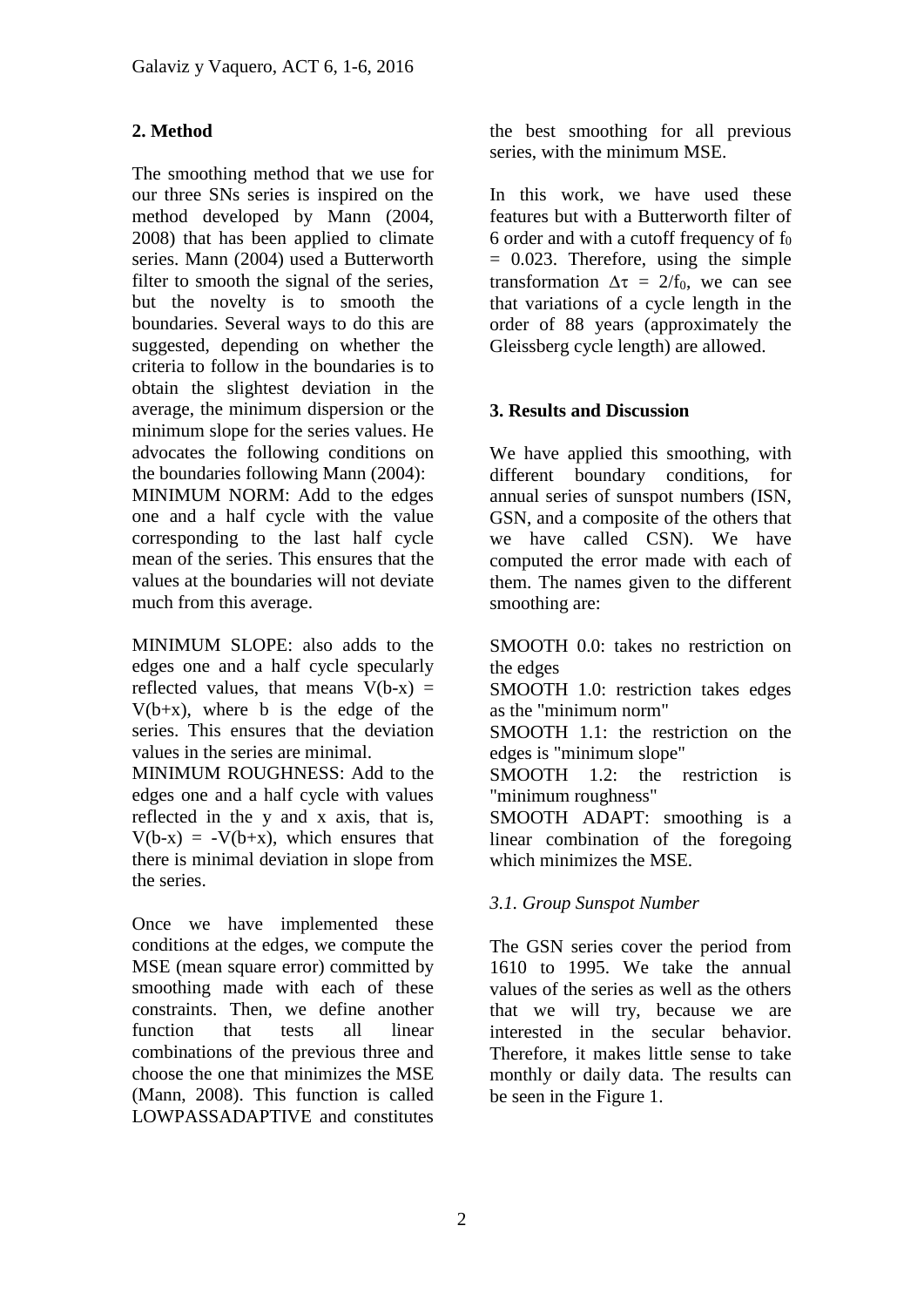

Fig. 1. Long-term smoothed Group Sunspot Number from 1610 to 1995.

Table 1 list the MSE for each different smoothing. Obviously, as it is seen in Figure 1, the restriction on the edges (except the smoothing that does not have any restriction) makes little changes far from them, but it is crucial when it comes to defining the trend of series in the coming years. Furthermore, trend of series clearly depends of constraints on the edges, and since more reliable smoothing is the last one (smooth adapt), as tells us the value of MSE, we conclude that the decrease of the amplitude of cycles is not as pronounced as expected.

| Smoothing type      | GSN    | ISN    | CSN    |
|---------------------|--------|--------|--------|
| Smooth 0.0          | 1.9086 | 4.9112 | 1.6543 |
| Smooth 1.0          | 0.6080 | 0.7979 | 0.6074 |
| Smooth 1.1          | 0.6040 | 0.7948 | 0.6061 |
| Smooth 1.2          | 0.6364 | 0.8073 | 0.6209 |
| <b>Smooth Adapt</b> | 0.6037 | 0.7948 | 0.6059 |

TABLE 1. Values of MSE according to the smoothing type and the sunspot number series.

#### *3.2. International Sunspot Number*

The annual number of ISN ranges from 1700-2012. As in the previous series we apply the smoothing with various constraints on the edges. Results are shown in Figure 2.

Data for each smoothing (MSE) are listed in Table 1. The adaptive smoothing coincides with that which uses the minimum slope constraint (Figure 2). It also can be seen that the adaptive smoothing sets a trend indicating that although the amplitude of the solar cycle continues to drop, it becomes less steep.

#### *3.3. Composite Sunspot Number*

Finally, we want to analyze a composition of the previous series. In order to take the widest possible range of annual data, we have taken the GSN series from 1610, which included the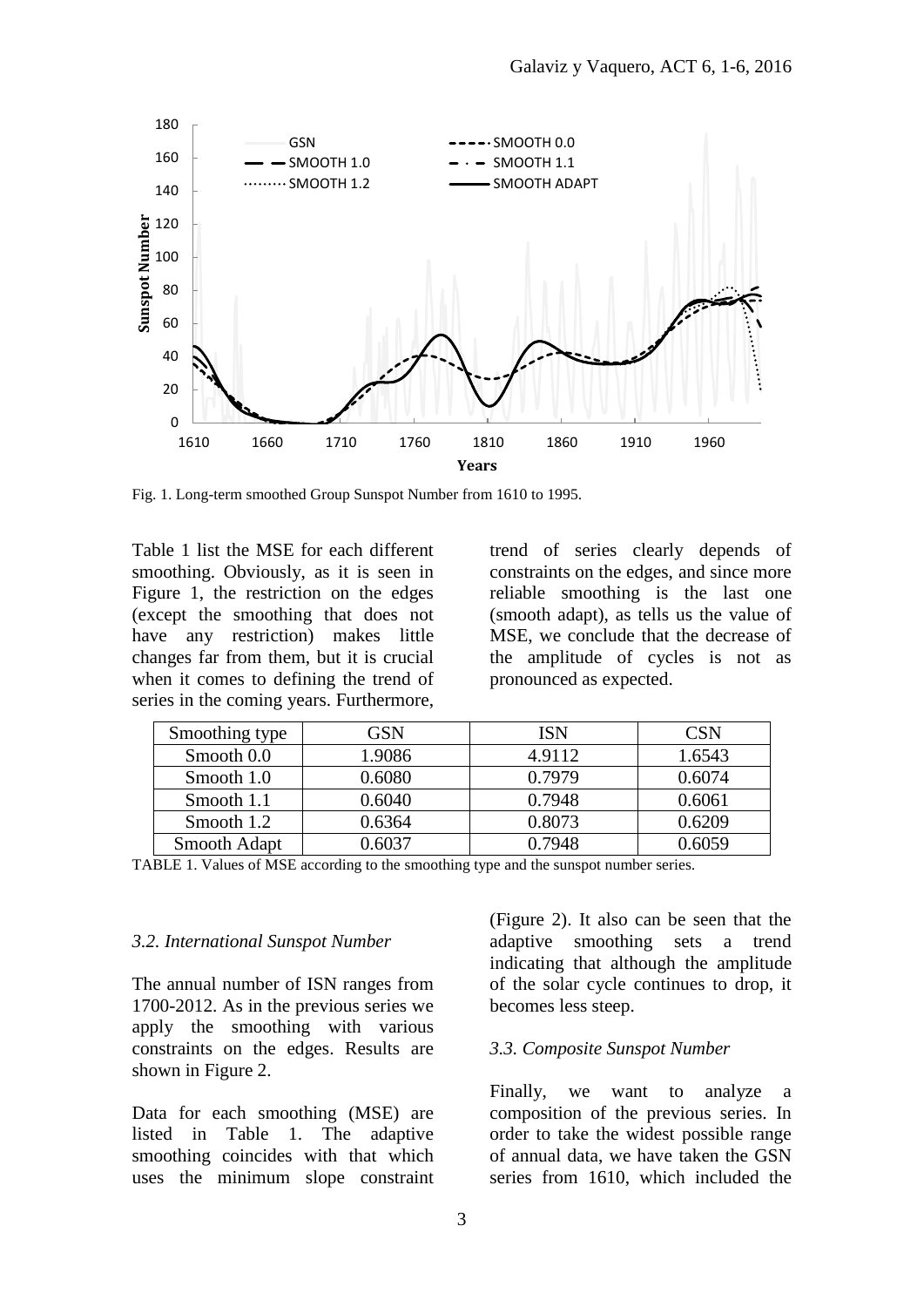data in the Maunder Minimum, until 1995, and from here, as this series brings no value, the data we have used are the ISN from then until 2012.



Fig. 2. Long-term smoothed International Sunspot Number from 1700 to 2012.

We have also made a number of corrections in the data series for values near the Maunder Minimum, according to Vaquero et al. (2011).We also vary some erroneous data for the eighteenth century, as Vaquero and Vázquez (2009) explained. The results obtained with different restriction limits were as shown in Figure 3.



Fig. 3. Long-term smoothed Composite Sunspot Number from 1610 to 2012.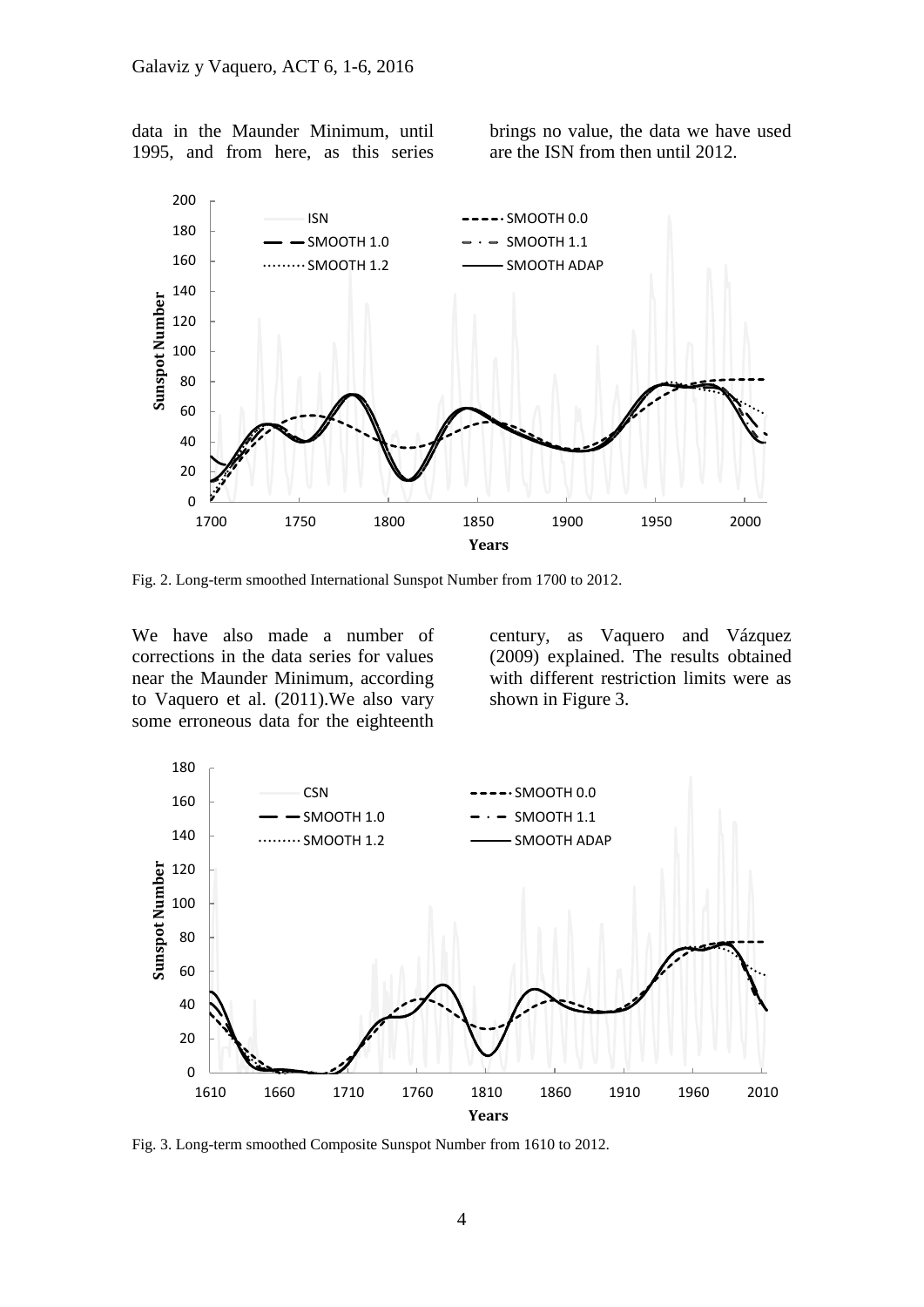Data for the MSE of each smoothed are listed in Table 1. In this case, the smoothing of the CSN series, which includes both data from the Maunder Minimum and the most actual ones, we can see that the Smooth 1.0, the Smooth 1.1 and the adaptive smoothing nearly coincide and mark a striking resemblance in their behavior at the top with what happened in the Gleissberg Minimum in the early nineteenth century.

## **4. Conclusions**

We have applied several smoothing method to the long-term SNs series. Our results are supporting the work by Feymann and Ruzmaikin (2011) who claimed that we are facing a new Gleissberg Minimum because the decrease in sunspots number is not similar to the observed decrease in the beginning of the Maunder Minimum (Vaquero et al, 2011). Note that revised versions of the Sunspot Number have been recently published (Clette et al., 2014; Clette et al., 2015).

## **Acknowledgements**

Support from the Junta de Extremadura (Research Group Grant No. GR10131) and Ministerio de Economía y Competitividad (AYA2011-25945 and AYA2014-57556-P) is gratefully acknowledged.

## **References**

Arguez, A., P. Yu, and J.J. O'Brien (2008), A new method for time series filtering near endpoints, *Journal of Atmospheric and Oceanic Technology*, *25*, 534– 546.

- Clette, F., D. Berghmans, P. Vanlommel, R.A.M. van der Linden, A. Koeckelenbergh, and L. Wauters (2007), From the Wolf Number to the International Sunspot Index: 25 years of SIDC, *Advances in Space Research*, *40*(7), 919–928.
- Clette, F., L. Svalgaard, J.M. Vaquero and E. W. Cliver (2014), Revisiting the Sunspot Number. A 400-year perspective on the solar cycle, *Space Science Reviews*, *186*, 35–103.
- Clette, F., E.W. Cliver, L. Lefèvre, L. Svalgaard and J.M. Vaquero (2015), Revision of the Sunspot Number(s), *Space Weather*, *13*, doi:10.1002/2015SW001264.
- de Toma, G. (2011), Evolution of Coronal Holes and Implications for High-Speed Solar Wind During the Minimum Between Cycles 23 and 24, *Solar Physics*, *274*, Issue 1-2, 195–217.
- Ghil, M., M.R. Allen, M.D. Dettinger, K. Ide, D. Kondrashov, M.E. Mann, A.W. Robertson, A. Saunders, Y. Tian, F. Varadi, and P. Yiou (2002), Advanced spectral methods for climatic time series, *Reviews of Geophysics*, *40*(1), 1003, doi:10.1029/2000RG0000 92.
- Hoyt, D.V., and K.H. Schatten (1998) Sunspot numbers A new solar activity reconstruction, *Solar Physics*, *179*(1), 189–219.
- Mann, M.E. (2004), On smoothing potentially non-stationary climate time series, *Geophysical Research Letters*, *31*, L07214, doi:10.1029/ 2004GL019569.
- Park, J. (1992), Envelope estimation for quasi-periodic geophysical signals in noise: A multitaper approach, in Statistics in the Environmental and Earth Sciences, edited by A. T. Walden and P. Guttorp, 189– 219, Edward Arnold, London.